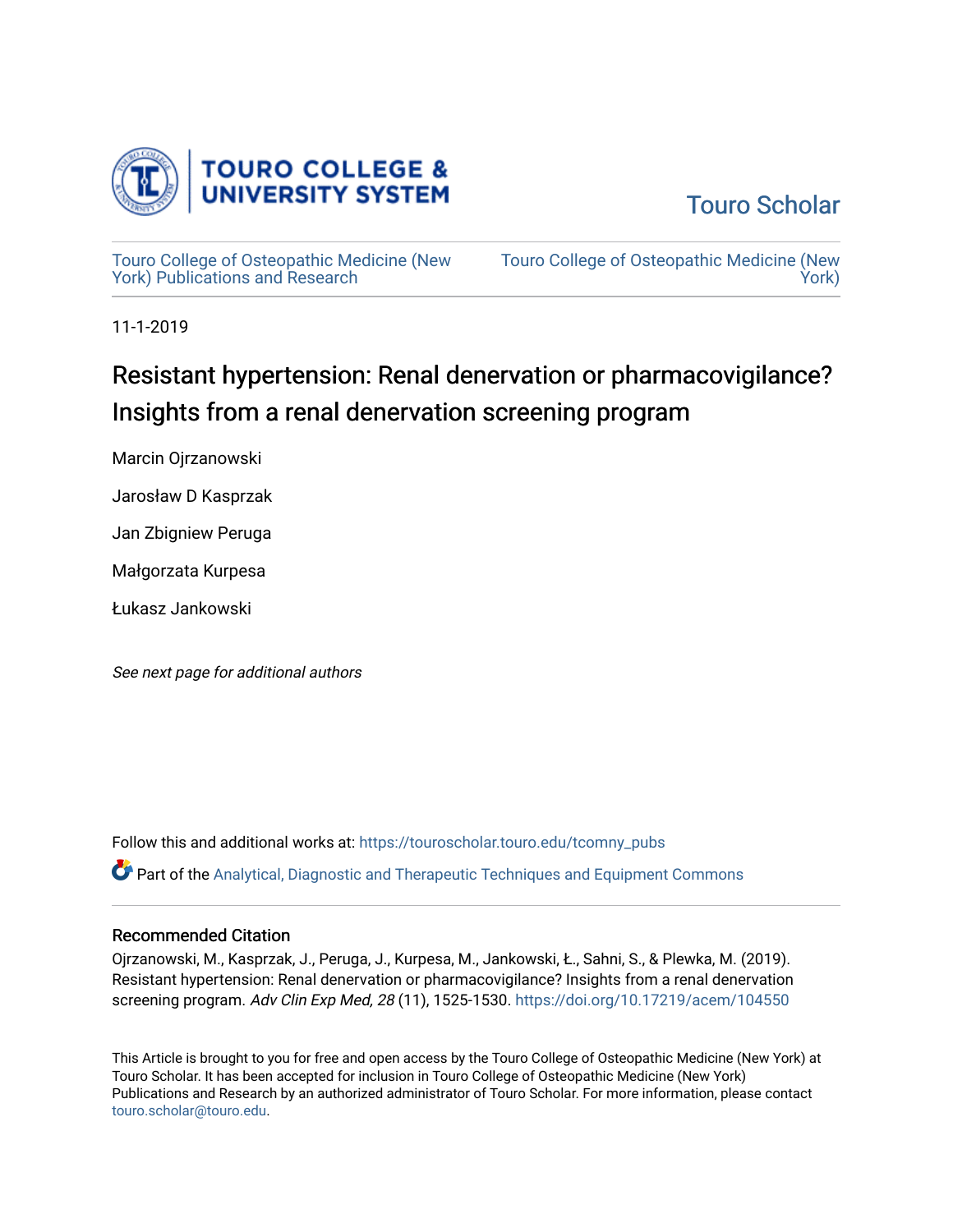### Authors

Marcin Ojrzanowski, Jarosław D Kasprzak, Jan Zbigniew Peruga, Małgorzata Kurpesa, Łukasz Jankowski, Sonu Sahni, and Michał Plewka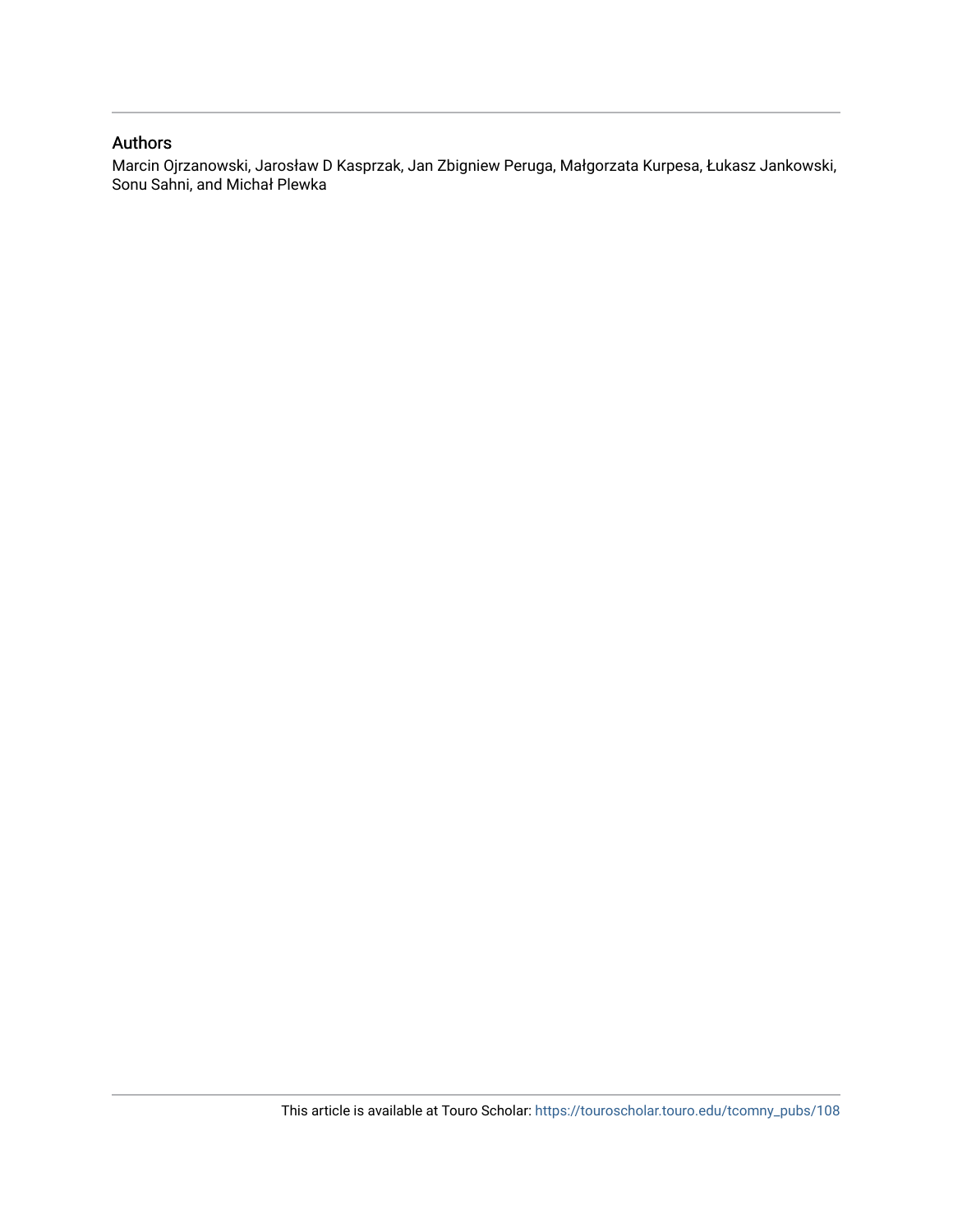# **Resistant hypertension: Renal denervation or pharmacovigilance? Insights from a renal denervation screening program**

Marcin Oirzanowski<sup>1,A–F</sup>, Jarosław D. Kasprzak<sup>1,A,C,E,F</sup>, Jan Zbigniew Peruga<sup>1,A,C,E</sup>, Małgorzata Kurpesa<sup>1, B, E</sup>, Łukasz Jankowski<sup>1, B–D</sup>, Sonu Sahni<sup>2, 3, C–E</sup>, Michał Plewka<sup>1, A–F</sup>

<sup>1</sup> Chair and Clinic of Cardiology, Medical University of Lodz, Poland

<sup>2</sup> Department of Primary Care, Touro College of Osteopathic Medicine, New York, USA

<sup>3</sup> Department of Internal Medicine, Brookdale University Hospital Medical Center, New York, USA

A – research concept and design; B – collection and/or assembly of data; C – data analysis and interpretation;  $D$  – writing the article; E – critical revision of the article; F – final approval of the article

Advances in Clinical and Experimental Medicine, ISSN 1899–5276 (print), ISSN 2451–2680 (online) *Adv Clin Exp Med*. 2019;28(11):1525–1530

**Address for correspondence** Marcin Ojrzanowski E-mail: ojrzan@o2.pl

**Funding sources** Medical University of Lodz, Poland

**Conflict of interest** None declared

Received on November 10, 2017 Reviewed on June 1, 2018 Accepted on February 18, 2019

Published online on November 6, 2019

#### **Cite as**

Ojrzanowski M, Kasprzak JD, Peruga JZ, et al. Resistant hypertension: Renal denervation or pharmacovigilance? Insights from a Renal Denervation Screening Program. *Adv Clin Exp Med*. 2019;28(11):1525–1530. doi:10.17219/acem/104550

#### **DOI**

10.17219/acem/104550

#### **Copyright**

© 2019 by Wroclaw Medical University This is an article distributed under the terms of the Creative Commons Attribution Non-Commercial License (http://creativecommons.org/licenses/by-nc-nd/4.0/)

## **Abstract**

**Background.** With emerging new therapeutic concepts including renal denervation (RDN), there is a renewed interest in resistant hypertension (ResH). Among patients suspected of having ResH, a definitive diagnosis needs to be established.

**Objectives.** This study presents observations from a standardized single-center screening program for RDN candidates, including medical therapy modification and reassessment.

**Material and methods.** All patients referred to our center for RDN underwent a standardized screening protocol. Candidates were recruited from among patients receiving no less than 3 antihypertensive drugs, including diuretics with office blood pressure (BP) >140/90 mm Hg. The assessment included 2 measurements of BP and ambulatory BP monitoring (ABPM). If needed, pharmacotherapy was intensified and the diagnosis of ResH was reconfirmed after 6 weeks. If ResH was persistent, patients were hospitalized with repeated ABPM on day 4. Further, renal CT-angio was performed and a multidisciplinary team discussed the patients' suitability for RDN.

Results. A total of 87 patients with a ResH diagnosis were referred for RDN. Mean office BP was 159/92  $(\pm 7.0/6.5)$  mm Hg and mean ABPM was 154/90 ( $\pm$ 9.0/4.8) mm Hg. The initial medication included angiotensin convertase inhibitors (ACE-I, 78%), angiotensin receptor blockers (12%), β-blockers (85%), calcium channel blockers (36%), and diuretics (93%). During the 18 months of the RDN program, 5 patients underwent RDN and 2 further had ineligible renal anatomy. A new diagnosis of secondary hypertension was made in 21 patients. However, in 59 patients, BP control was achieved after optimization of medical therapy, with a mean ABPM of 124/74 mm Hg. The final treatment included ACE-I (100%), β-blockers (92%), indapamide (94%), amlodipine (72%), and spironolactone (61%). Medication in most of these patients (88%) included single-pill triple combination (52.5%) or double combination (35.6%).

**Conclusions.** Patients with elevated BP screened for RDN require a rigorous diagnostic workup. Up to 2/3 ofpatients can be managed with strict pharmacotherapy compliance and pharmaceutical intensification, including single-pill combinations and improved drug compliance. Hasty use of RDN may be a result of poor drug optimization and/orcompliance. Itdoes remain aviable treatment option inthoroughly vetted ResH patients.

**Key words:** compliance, arterial hypertension, resistant hypertension, renal artery denervation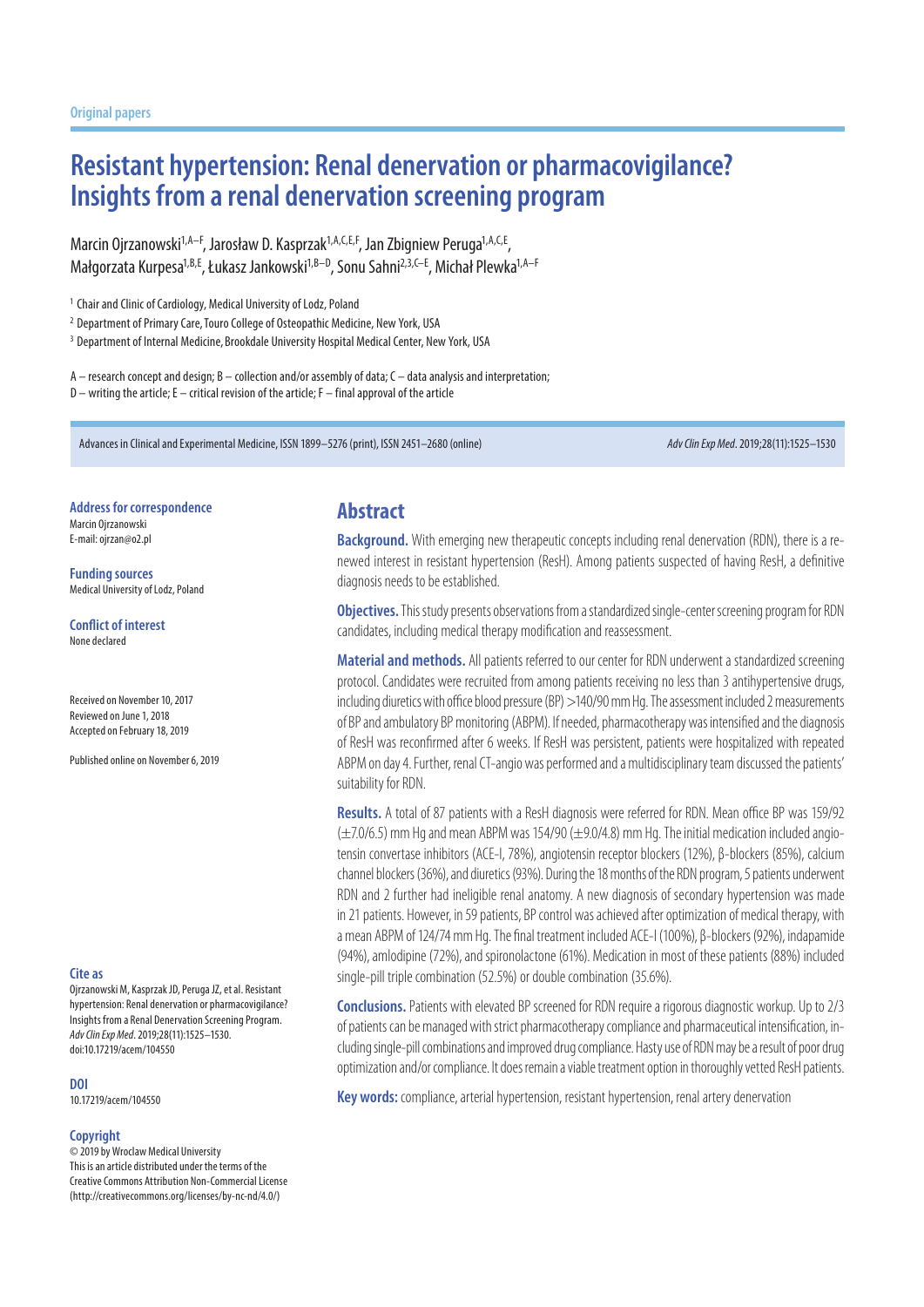Arterial hypertension (HA) remains a major public health concern with substantial morbidity and mortality, affecting nearly 25% of all adults in the industrialized world. More specifically, the national health registry data in Poland suggest that approx. 10.5 million people suffer from HA, accounting for approx. 32% of the adult population.<sup>1</sup> Over the past decades, a great deal of research and literature has focused on HA leading to a general consensus about the pathomechanisms, pharmacotherapy and other treatment modalities; however, there remains a subset of patients that do not benefit from the standard treatment algorithm. These patients are thought to suffer from resistant hypertension (ResH), which is defined as blood pressure (BP) that remains above the goal in spite of optimal doses of 3 antihypertensive agents of different classes, ideally including a diuretic.<sup>2</sup> However, in situations where elevated office BP is due to white-coat hypertension, improper BP measurement or medication non-compliance, patients are considered not to have true ResH, but rather so-called pseudo-ResH.<sup>3</sup>

In the case of true ResH, a failure of pharmacotherapy leads to more invasive methods of treatment, which are based conceptually on the role of the autonomic nervous system in the pathogenesis of HA. Initially, invasive techniques involved surgical sympathectomy of abdominal organs,4 which is usually successful in anti-hypertensive effects but often results in unbearable gastrointestinal distress. Thus, a consensus was reached that renal artery denervation (RDN), a more selective procedure, may be an option for patients with ResH. The authors of the largest clinical trials examining  $RDN - HTN 1<sup>5</sup> HTN 2<sup>6</sup>$  and  $HTN 3<sup>7</sup>$  – established strict inclusion criteria and procedural guidelines for the consideration of RDN. According to the practice-based guidelines, patients suspected of ResH undergo serial consultations along with confirmatory testing. Due to the complicated screening and verification of clinical suspicions of RDN, there needs to be a consensus on the diagnosis and final qualification for RDN therapy. In this paper, the authors seek to analyze the causes of disqualifications from RDN in patients with a suspected diagnosis of ResH.

Society of Cardiology.<sup>2</sup> Participation in the study required informed consent, which outlined all the study procedures and potential side effects. The study protocol was broken down into multiple phases: a preliminary phase to confirm the diagnosis of true ResH and a confirmation/hospital phase. The preliminary phase included screening for true ResH, composed of a detailed medical history and HA analysis, outlined in Fig. 1.

Preliminary phase observations helped to exclude patients with a diagnosis of secondary HA or those with an increased vascular risk (i.e., abdominal aortic aneurysm or atherosclerosis obliterans) in invasive RDN. The patient interview was focused on a detailed history of the patient's HA and past medical and pharmacotherapy. A small subset of patients was found to be mismanaged according to treatment guidelines and a definitive diagnosis of ResH could not be made. In these cases, the pharmacotherapy was optimized and the preliminary stage of the study was repeated after 6 weeks to assess for true ResH. When a diagnosis of ResH was confirmed during the initial or reassessment visit (after pharmacotherapy optimization), a patient was enrolled in the study and admitted to the hospital.

The second phase of the study, considered the confirmation/hospital stage, is outlined in Fig. 2. A continuation of pharmacotherapy along with routine BP monitoring was followed by blood tests to further exclude any other causes of HA or risks in undergoing RDN.

After all inclusion criteria were met, the patients were screened and qualified to undergo the RDN procedure. The Symplicity<sup>TM</sup> renal denervation system (Medtronic, Dublin, Ireland) was used to carry out the RDN procedure. Each RDN procedure was conducted by a properly trained operator – a cardiologist, experienced in percutaneous coronary angioplasty procedures and supported by a highly qualified licensed technician sent by the manufacturer. Post-procedure hospitalization lasted an average of 3 days. Ambulatory BP monitoring (ABPM) and a blood test were conducted on the last day of hospitalization just before discharge, and again at 6 months (±2 weeks) and 12 months (±4 weeks). The approval of the Medical University of Lodz Bioethics Committee/Institutional Review Board was obtained for this study.

## **Material and methods**

We conducted a prospective study, enrolling 87 consecutive patients with a preliminary diagnosis of ResH who were hospitalized in either the cardiology or nephrology wards at the Medical University of Lodz, Poland. For the purposes of the study, ResH was defined as BP that remained above the goal in spite of optimal doses of 3 antihypertensive agents of different classes, 1 ideally being a diuretic, in accordance with the most updated guidelines set forth by the European Society of Hypertension and the European

| 2 independent office measurements of arterial blood pressure                                                           |  |
|------------------------------------------------------------------------------------------------------------------------|--|
|                                                                                                                        |  |
| • positive qualification when systolic BP was $\geq$ 140 mm Hg<br>or the diastolic BP was ≥90 mm Hq                    |  |
| calculation of estimated glomerular filtration rate (eGFR)                                                             |  |
|                                                                                                                        |  |
| • eGFR score > 30mL/min/1.73 m <sup>2</sup> was an inclusion criterion                                                 |  |
| 24 h blood pressure monitoring (ABPM)                                                                                  |  |
|                                                                                                                        |  |
| • positive qualification to screening for RDN when mean systolic BP<br>was >135 and/or mean diastolic BP was >85 mm Hg |  |
|                                                                                                                        |  |

Fig. 1. Preliminary phase testing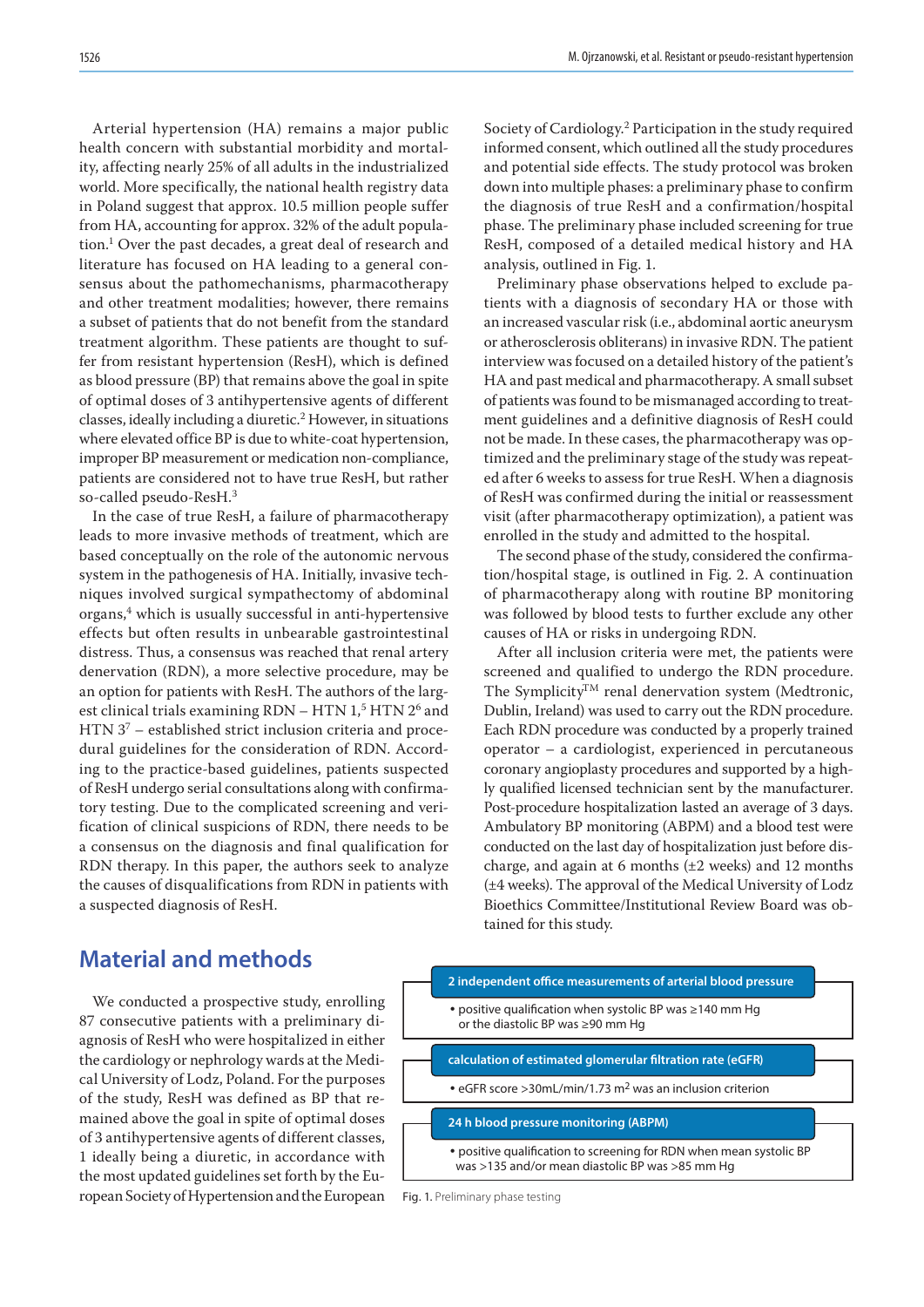**continuation of pharmacotherapy**

**double BP measurement bedside, repeated 3 times a day**

**blood sampling: morphology, metabolic panel, liver function**

**computer tomography angiography of abdominal aorta and renal arteries**

**•** in the absence of anatomic aberrations that could interrupt RDN

**consultation with endocrinologists and hypertensiologists**

**exclusion of primary hyperaldosteronism**

- assessment of electrolytes in blood and urine,
- primary aldosterone concentration measurement,
- aldosterone concentration measurement after captopril inhibition test

Fig. 2. Hospital procedures of study protocol

### **Statistical analysis**

The quantitative data was compared to a standardized bell curve with the Kolmogorov–Smirnov test (Lilliefors modification). When the data was compatible to normal distribution, a mean and standard deviation were used (mean ±SD). A variance analysis for dependent samples was performed. The calculations were carried out on Med-Calc Statistical Software v. 17.11.5 (MedCalc Software bvba, Ostend, Belgium).

### **Results**

A total of 87 patients (33 female, 54 male) were enrolled in the study. The demographics are shown in Table 1. The mean office BP measurement in the study group was 159/92 (±8.7/6.5) mm Hg and the mean ABPM measurement was 154/90 (±9/4.8) mm Hg. During the 18 months of enrollment, only 5 patients fully satisfied the inclusion criteria and were qualified to undergo RDN. The primary choice for vascular access was the right femoral artery, and no local complications were noted after the procedure.

All the patients who underwent the RDN procedure were followed up at 6 and 12 months, in accordance with the protocol. A modification of pharmacotherapy was required in 1 patient – a reduction of β-adrenolytic due to asymptomatic bradycardia. The treatment of other patients was not altered during the observation time. Office BP and ABPM measurements revealed a reduction of overall BP as compared to the initial measurements at the time of enrollment. Blood pressure measurements from consecutive visits are shown in Table 2.

The patients that underwent RDN all had satisfactory primary renal function with estimated glomerular filtration rates (eGFR) >60 mL/min/1.73 m<sup>2</sup>. There was no significant deterioration of renal function

Table 1. Demographic and clinical characteristics of the study population

| Parameter                                 | Mean $\pm$ SD         |
|-------------------------------------------|-----------------------|
| Age [years]                               | $63.58 + 10.01$       |
| Gender (female/male)                      | 33 (37.9%)/54 (62.1%) |
| Diabetes mellitus type 2                  | 22 (25.3%)            |
| Coronary artery disease                   | 24 (27.6%)            |
| Hypercholesterolemia                      | 23 (26.4%)            |
| Atrial fibrillation                       | 11 (12.6%)            |
| History of stroke                         | $8(9.2\%)$            |
| eGFR (MDRD) [mL/min/1.73 m <sup>2</sup> ] | $73.67 + 23.11$       |
| Creatinine [mg/dL]                        | $1.06 \pm 0.29$       |
| Time of HA therapy [years]                | $15.01 + 5.99$        |

SD – standard deviation; eGFR – estimated glomerular filtration rate; MDRD – eGFR estimation formula; HA – arterial hypertension.

Table 2. Office BP measurements and ABPM measurements during the follow-up period in patients that underwent RDN

| Parameter                   | MO <sub>BP</sub><br>(mean $\pm$ SD) | M <sub>6</sub> BP<br>$(mean \pm SD)$ | <b>M12 BP</b><br>(mean $\pm$ SD) | p-value |  |
|-----------------------------|-------------------------------------|--------------------------------------|----------------------------------|---------|--|
| Mean office BP measurements |                                     |                                      |                                  |         |  |
| Systolic BP                 | $158.80 \pm 6.40$                   | 134.70 ±4.40                         | $130.50 \pm 1.32$                | < 0.001 |  |
| Diastolic BP                | $88.30 \pm 4.56$                    | $85.10 \pm 4.55$                     | $81.60 \pm 6.19$                 | 0.14    |  |
| ABPM results                |                                     |                                      |                                  |         |  |
| 24-hour systolic BP         | 141.40 ±4.83                        | $127.60 \pm 8.38$                    | $130.60 \pm 6.39$                | 0.015   |  |
| 24-hour diastolic BP        | $82.60 \pm 4.34$                    | 70.80 ±7.82                          | $71.20 \pm 6.30$                 | 0.026   |  |
| Systolic BP - day           | $145.00 \pm 5.24$                   | $132.20 \pm 11.67$                   | $135.40 \pm 6.19$                | 0.017   |  |
| Diastolic BP - day          | $86.20 \pm 5.26$                    | 75.80 ±10.71                         | 75.60 ±7.50                      | 0.053   |  |
| Systolic BP - night         | 132.00 ±4.36                        | $120.20 \pm 5.50$                    | $123.00 \pm 4.18$                | 0.049   |  |
| Diastolic BP - night        | 75.80 ±6.91                         | $61.60 \pm 7.86$                     | $65.40 \pm 5.90$                 | 0.088   |  |

BP – blood pressure; M0, M6, M12 – consecutive follow-up visits at the end of hospitalization, after 6 and 12 months post hospitalization; SD – standard deviation; ABPM – ambulatory blood pressure monitoring.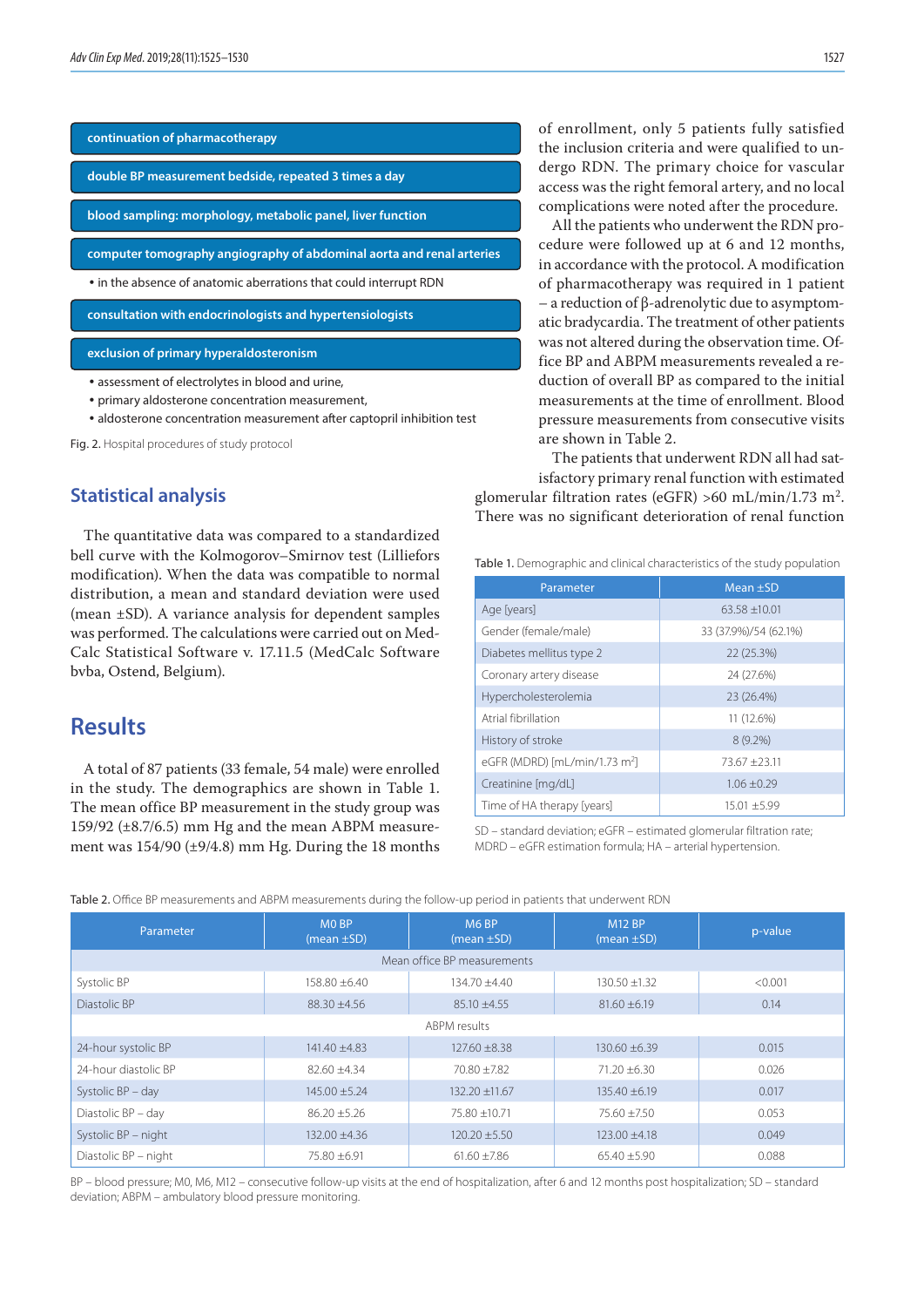in the follow-up period. The eGFR values based on the Modification of Diet in Renal Disease (MDRD) Study Equation are shown in Table 3.

There were 82 patients that did not qualify for RDN procedure, all with a diagnosis of elevated BP despite optimal pharmacotherapy. The mean office BP measurements and mean ABPM scores for this group are shown in Table 4. For the patients who were disqualified from RDN, the reasons have been outlined in Table 5.

Secondary hypertension due to various etiologies was diagnosed in 21 (25.6%) of disqualified patients. The most frequent cause of secondary hypertension was a significant stenosis of at least 1 of the renal arteries (12 cases (14.6%)). These patients were advised to continue with a diagnostic workup and treatment with vascular surgery. Seven patients (8.5%) were found to have primary

Table 3. The eGFR values of the patients who underwent renal denervation calculated with the MDRD formula in mL/min/1.73 m2

| Patient<br>No. | eGFR<br>(baseline) | eGFR<br>(at 6 months) | eGFR<br>(at 12 months) |
|----------------|--------------------|-----------------------|------------------------|
|                | 105.37             | 100.88                | 117.45                 |
| 2              | 85.01              | 89.29                 | 87.81                  |
| 3              | 77.50              | 72.69                 | 83.93                  |
| 4              | 85.64              | 91.10                 | 87.75                  |
|                | 80.81              | 76.17                 | 75.08                  |

eGFR – estimated glomerular filtration rate; eGFR 0, 6, 12 – values of estimated glomerular filtration rate during the first visit and during follow-up visits in the  $6<sup>th</sup>$  and  $12<sup>th</sup>$  month.

Table 4. Office BP measurements and ABPM measurements during the follow-up period in patients disqualified from RDN

| Parameter                   | $Mean + SD$      |  |  |  |
|-----------------------------|------------------|--|--|--|
| Mean office BP measurements |                  |  |  |  |
| Systolic BP                 | $159.20 + 8.88$  |  |  |  |
| Diastolic BP                | $92.20 \pm 6.54$ |  |  |  |
|                             | ABPM results     |  |  |  |
| 24-hour systolic BP         | $153.95 + 8.89$  |  |  |  |
| 24-hour diastolic BP        | $89.86 + 4.56$   |  |  |  |
| Systolic BP - day           | $158.45 + 8.89$  |  |  |  |
| Diastolic BP - day          | $91.44 + 6.15$   |  |  |  |
| Systolic BP - night         | 149.38 ±8.96     |  |  |  |
| Diastolic BP - night        | $88.27 + 7.06$   |  |  |  |

RDN – renal denervation; BP – blood pressure; SD – standard deviation; ABPM – ambulatory blood pressure monitoring.

Table 5. Main causes of disqualification from renal denervation during screening (number of patients)

- Non-optimal pharmacotherapy (59)
- Secondary hypertension (21)
- significant stenosis in renal artery (12)
- primary hyperaldosteronism (7)
- active adrenal adenoma (2)
- Renal artery anatomy improper to RDN procedure (2)

hyperaldosteronism and 2 (2.4%) were discovered to have an active adrenal aldosterone-secreting adenoma and were referred to endocrinologists. Another 2 patients (2.4%) had an abnormal renal artery diameters and kidneys with multiple vascular supplies.

Another 59 patients (72%) were diagnosed with pseudo-ResH, defined as an initial diagnosis of ResH but with suboptimal pharmacotherapy or patient noncompliance. At the end of the screening phase, optimization of therapy and counseling on compliance lead to this group achieving a satisfactory BP and disqualification from RDN. All the patients diagnosed with pseudo-ResH had initial BP measurements that could qualify them for RDN. The mean office BP and ABPM scores in the screening phase and after final effective pharmacotherapy administration are shown in Table 6.

In this pseudo-resistant group, a satisfactory BP was achieved at various points in the screening process. In all cases, pharmacotherapy was optimized during the initial screening visit and BP measurements were repeated at 6 weeks. The majority of patients (36) achieved satisfactory BP measurements at this point. In 23 of these cases, ResH was the working diagnosis until the first hospitalization. Despite some patients having BP measurements that qualified for RDN during the initial screening, not all of them were treated with diuretics. The pharmacotherapy regimen of the screening failure group on presentation and final pharmacotherapy regimen are shown in Fig. 3,4.

In most cases, the addition of hypertensive therapy was based on single-pill combinations with 2 or 3 substances. In 31 patients (52.5%), we chose a triple combination pill of perindopril, amlodipine and indapamide. In 21 patients (35.6%) a combination pill of perindopril and amlodipine was utilized.

In summary, an initial diagnosis of ResH was ruled out due to the discovery of reversible causes of high BP in 82 cases (94%). Improper treatment or noncompliance issues were the cause of this in 59 of the patients (68%).

Table 6. Office BP measurements and ABPM measurements including BP scores during the screening and final BP final scores after new pharmacotherapy optimization

| Parameter                   | <b>BP</b> screening<br>scores<br>$(mean \pm SD)$ | <b>BP</b> final scores<br>(mean ± SD) | p-value |
|-----------------------------|--------------------------------------------------|---------------------------------------|---------|
| Mean office BP measurements |                                                  |                                       |         |
| Systolic BP                 | $158.6 + 8.0$                                    | $125.30 + 5.81$                       |         |
| Diastolic BP                | $93.4 + 5.4$                                     | $81.70 + 4.45$                        | < 0.001 |
| <b>ABPM</b> results         |                                                  |                                       |         |
| 24-hour systolic BP         | $153.3 + 7.9$                                    | $123.9 + 1.9$                         |         |
| 24-hour diastolic BP        | $89.9 + 4.7$                                     | $74.4 + 1.9$                          |         |
| Systolic BP - day           | $157.8 + 7.9$                                    | $129.6 + 2.5$                         | < 0.001 |
| Diastolic BP - day          | $91.6 + 6.5$                                     | $79.6 + 2.5$                          |         |
| Systolic BP - night         | $148.7 + 8.0$                                    | $118.3 \pm 3.3$                       |         |
| Systolic BP - night         | $88.2 + 6.9$                                     | $69.3 + 3.0$                          |         |

BP – blood pressure; SD – standard deviation; ABPM – ambulatory blood pressure monitoring.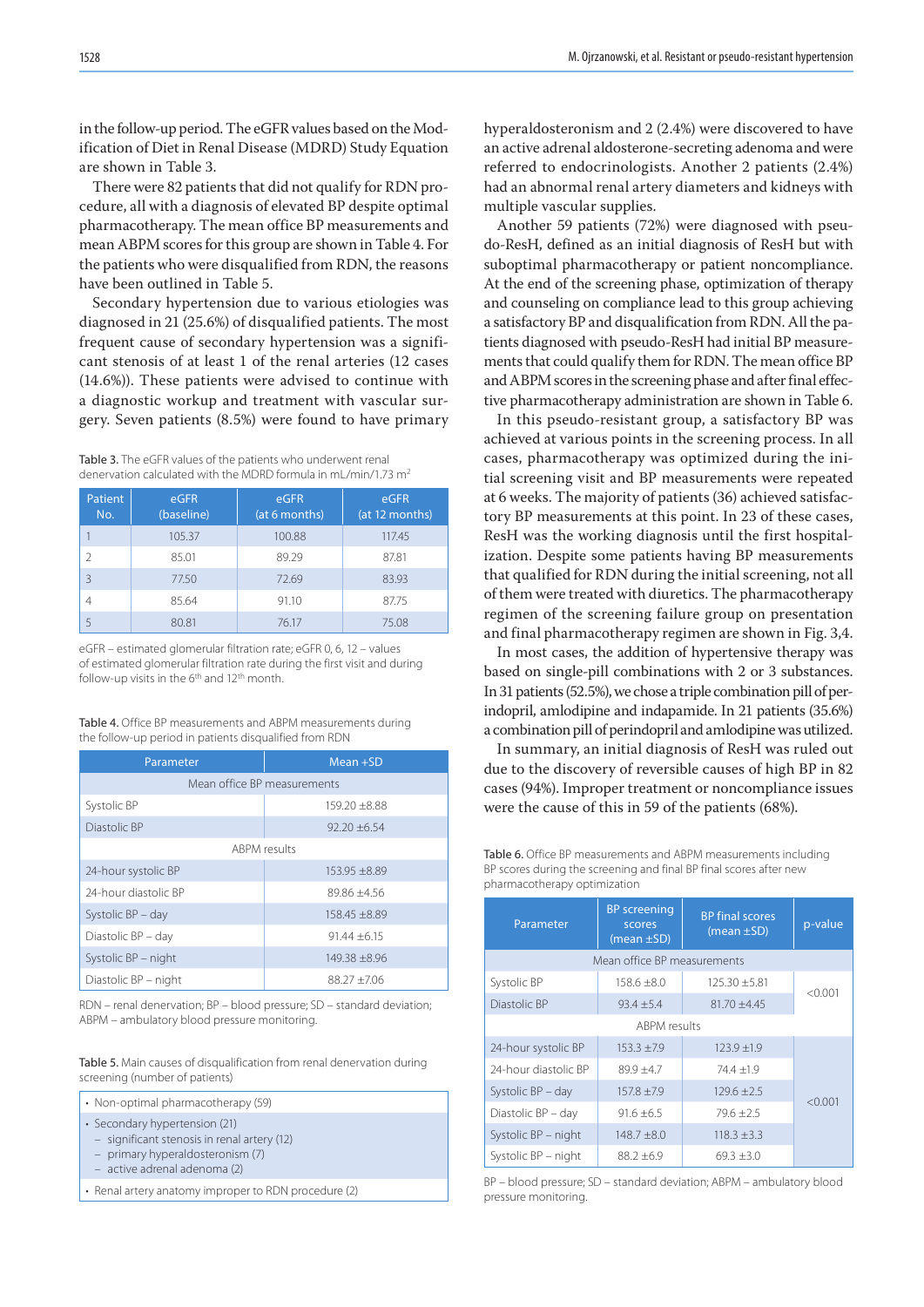

Fig. 3. Initial pharmacotherapy in patients with pseudoresistant hypertension



Fig. 4. Final pharmacotherapy in patients with pseudoresistant hypertension

## **Discussion**

Resistant hypertension presents a clinical challenge often requiring an arduous diagnostic workup, pharmacovigilance, optimization of anti-hypertensive medications, and a detailed medical history to rule out non-compliance. Our study, to the best of our knowledge, is the first to analyze a population of patients initially presenting with a presumed diagnosis of ResH that in actuality suffered from uncontrolled hypertension caused by suboptimal pharmacotherapy or poor compliance issues.

Symplicity HTN-1 was the first clinical trial examining percutaneous transcatheter RDN in the treatment of ResH.4 The study consisted of a cohort of 50 patients who underwent RDN; a sustainable BP lowering effect was observed during consecutive follow-up visits at 1, 3, 6, 9, and 12 months. The cohort was then increased to 153 patients and the follow-up period was extended to 3 years.<sup>8</sup> The hypotensive effect of RDN was still present 36 months from the date of the procedure. Blood pressure measurements were on average 32 mm Hg lower for systolic BP and 14.4 mm Hg lower for diastolic BP as compared to the measurements at the initial screening. It was observed that the percentage of local femoral site complications was not any higher than those in similar procedures such as coronary angiography. Renal denervation did not have a negative impact on renal function. Other studies have also reported similar observations.9 Nevertheless, RDN is an invasive procedure and should only be performed in definitive cases of ResH.

There should be no ambiguity in the qualification of patients with ResH for RDN procedures. The results of our study show that ineffective medical therapy with 3 or more hypotensive drugs (including diuretics) is not enough to establish a definitive diagnosis. High BP in an outpatient setting may be a symptom of various disorders or of psychosomatic causes such as "white coat hypertension", which may be defined as persistently elevated BP  $(\geq 140/90 \text{ mm Hg})$ "in the presence of a healthcare worker, particularly a physician" in patients not taking medication, with an average awake ABPM < 135/85 mm Hg.10 To obtain unadulterated objective measurements of BP, 24-hour ABPM is required.<sup>11</sup> When suboptimal BP control is confirmed, it still requires exclusion of potentially reversible causes of HA. In our study 25.6% of the RDN disqualifications were caused by potentially reversible or secondary causes of hypertension, which generally have a prevalence of  $5-10\%$  in hypertensive patients.<sup>12</sup> Renal diseases such as renal artery disease, glomerular and tubular diseases are responsible for almost 50% of cases of secondary hypertension.12 It is also important to note that diseases with significant deterioration of glomerular filtration excluded most of these patients from the RDN procedure in our study. Patients with serious renal artery stenosis need a more significant diagnostic workup due to stimulation of the renin-angiotensin-aldosterone system.

As demonstrated by our study and the literature, exclusion of secondary causes of HA is necessary. The most common and available methods to exclude this diagnosis are imaging techniques, most commonly renal Doppler ultrasonography.13 An RDN screening requires more specific methods that can in addition visualize the aorta and femoral arteries. Computed tomography (CT) with contrast is more appropriate, providing precise vascular imaging and providing visualization of the kidneys and adrenal glands to rule out any possible pathologies. Appreciation of the quantity and diameter of renal arteries is also necessary in preparing for RDN. In addition, renal and adrenal gland anomalies may be responsible for high BP which may be confirmed through imaging techniques.

Another significant cause of HA are pathologies resulting in the disruption of normal hormonal activity.14 In our study, we excluded 2 patients from RDN due to the presence of adrenal tumors discovered using CT. Detailed examination and diagnostic workup confirmed the hormonal, aldosterone-exerting activity of these tumors. Other patients with endocrine-disrupting properties had either primary hypertrophy of the renal cortex or primary hyperaldosteronism, diagnosed in 7 subjects in this group. Computed tomography was not useful in these cases, but, as the literature suggests, renal scintigraphy is more specific.15 Renal artery anatomy is another important issue that can influence the course, effectiveness and safety of the renal denervation procedure. Short, bendy and narrow vessels should be noted and may exclude patients from RDN.16 Furthermore, there is a group of patients with more than 1 artery supplying blood to the kidney. The general prevalence of this anomaly is seen in up to 28%17 or 34%13 of patients with HA. In our study, we disqualified 2 patients from undergoing RDN due to the presence of multiple renal arteries in 1 kidney.